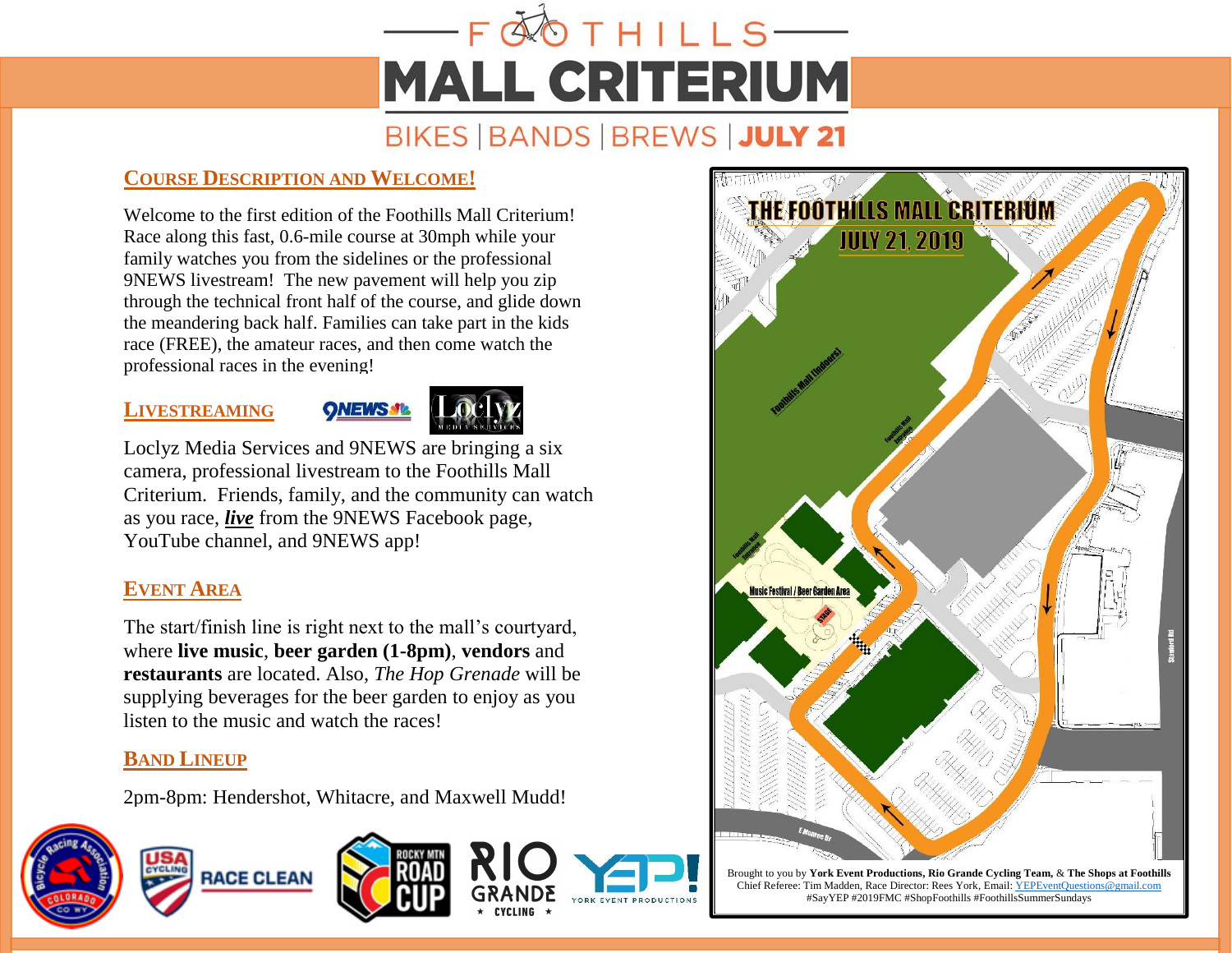# $-FQ$ OTHILLS— **MALL CRITERIUM**

## BIKES | BANDS | BREWS | JULY 21

#### **REGISTRATION**

Early Registration Begins: 6/21/2019 Late Registration Begins: 7/15/2019 Registration Closes: 7/19/2019, 11:59PM

Online Registration only (No Day Of). To register, click the link [here.](https://legacy.usacycling.org/myusac/index.php?pagename=registration&eventid=2247&year=2019)

## **ENTRY FEE**

Juniors - \$30 Remaining Categories - \$40 Late-Reg adds on \$5, second race is \$25

### **RULES**

This race is a USA Cycling sanctioned race and all USAC rules apply including junior gear and bike restrictions.

USAC license is required and can be added on the race registration page. USAC 1-day license is \$10, only for Beginner Cat 5 men and women. BRAC annual membership recommended to avoid BRAC 1-day membership fee (\$5). BRAC membership exempt with USAC 1-Day and out-of-state riders.

> Annual BRAC membership available [here.](https://www.coloradocycling.org/node/1169) Annual USAC license available [here.](https://www.usacycling.org/race-licenses)

## **PARKING DIRECTIONS**

Take the Harmony exit off I-25 and head west. Once you reach College Ave, turn right (heading North). Enter the mall through the Northern-most entrance at E Foothills Parkway, and head east. Please park in the Macy's parking lot along the north side of the course. Look for the neon green directional signs when you enter the mall!

## **AWARDS**

Awards will take place at the main stage after the 15-minute rider protest period has ended. You must be present to pick up your award.

| <b>SCHEDULE</b>                                                                                                                                                                                                                                                                                                                                                                                                                                                                               |                   |                    |                                    |                        |
|-----------------------------------------------------------------------------------------------------------------------------------------------------------------------------------------------------------------------------------------------------------------------------------------------------------------------------------------------------------------------------------------------------------------------------------------------------------------------------------------------|-------------------|--------------------|------------------------------------|------------------------|
| <b>Category</b>                                                                                                                                                                                                                                                                                                                                                                                                                                                                               | <b>Start Time</b> | <b>Duration</b>    | <b>Prizes</b><br>(From Athleta and | <b>Field</b><br>Limit: |
| *Men 50+ 1-2-3 / Men 60+ / Men 70+                                                                                                                                                                                                                                                                                                                                                                                                                                                            | 8:00 AM           | 45 mins            | the Foothills Mall!)<br>Prizes/3ea | 75                     |
| *Junior Men 15-16/17-18; Junior Women 15-16/17-18<br>*Men $40+4$ / Men $50+4$                                                                                                                                                                                                                                                                                                                                                                                                                 | 9:00<br>9:50      | 35 mins<br>40 mins | Prizes/3ea<br>Prizes/3ea           | 75<br>75               |
| *Women 3 / Women +40 Open                                                                                                                                                                                                                                                                                                                                                                                                                                                                     | 10:45             | 45 mins            | \$250/3, Prizes/3                  | 75                     |
| Men $40+3$                                                                                                                                                                                                                                                                                                                                                                                                                                                                                    | 11:45             | 45 mins            | Prizes/3                           | 75                     |
| Kids Race – FREE<br>(Staff Lunch Break)                                                                                                                                                                                                                                                                                                                                                                                                                                                       | 12:45 PM          | 1 Lap              | <b>Mystery Prize</b><br>For All!   | 75                     |
| Beginner Men 5 / Men 4                                                                                                                                                                                                                                                                                                                                                                                                                                                                        | 1:10              | 40 mins            | Prizes/3ea                         | 75                     |
| *Beginner Women 5 / Women 4 / Women 50+ / Women 60+                                                                                                                                                                                                                                                                                                                                                                                                                                           | 2:05              | 40 mins            | Prizes/3ea                         | 75                     |
| Men $40+1-2-3$                                                                                                                                                                                                                                                                                                                                                                                                                                                                                | 3:00              | 50 mins            | Prizes/3                           | 100                    |
| Men $3$                                                                                                                                                                                                                                                                                                                                                                                                                                                                                       | 4:05              | 45 mins            | \$250/3                            | 100                    |
| Women Pro 1-2-3                                                                                                                                                                                                                                                                                                                                                                                                                                                                               | 5:05              | 50 mins            | \$1000/6                           | 100                    |
| Men Pro 1-2<br>$\overline{u}$<br>$\mathcal{L} = \mathcal{L} = \mathcal{L} = \mathcal{L} = \mathcal{L} = \mathcal{L} = \mathcal{L} = \mathcal{L} = \mathcal{L} = \mathcal{L} = \mathcal{L} = \mathcal{L} = \mathcal{L} = \mathcal{L} = \mathcal{L} = \mathcal{L} = \mathcal{L} = \mathcal{L} = \mathcal{L} = \mathcal{L} = \mathcal{L} = \mathcal{L} = \mathcal{L} = \mathcal{L} = \mathcal{L} = \mathcal{L} = \mathcal{L} = \mathcal{L} = \mathcal{L} = \mathcal{L} = \mathcal{L} = \mathcal$ | 6:10              | 60 mins            | \$1000/6                           | 100                    |

\*Races are started together but scored separately

Refund Policy: There will be no refunds given by the race organizer for cancellations related to Adverse Weather, Natural Catastrophe and Terrorism as defined in the USA Cycling Event Cancellation Protection Program.